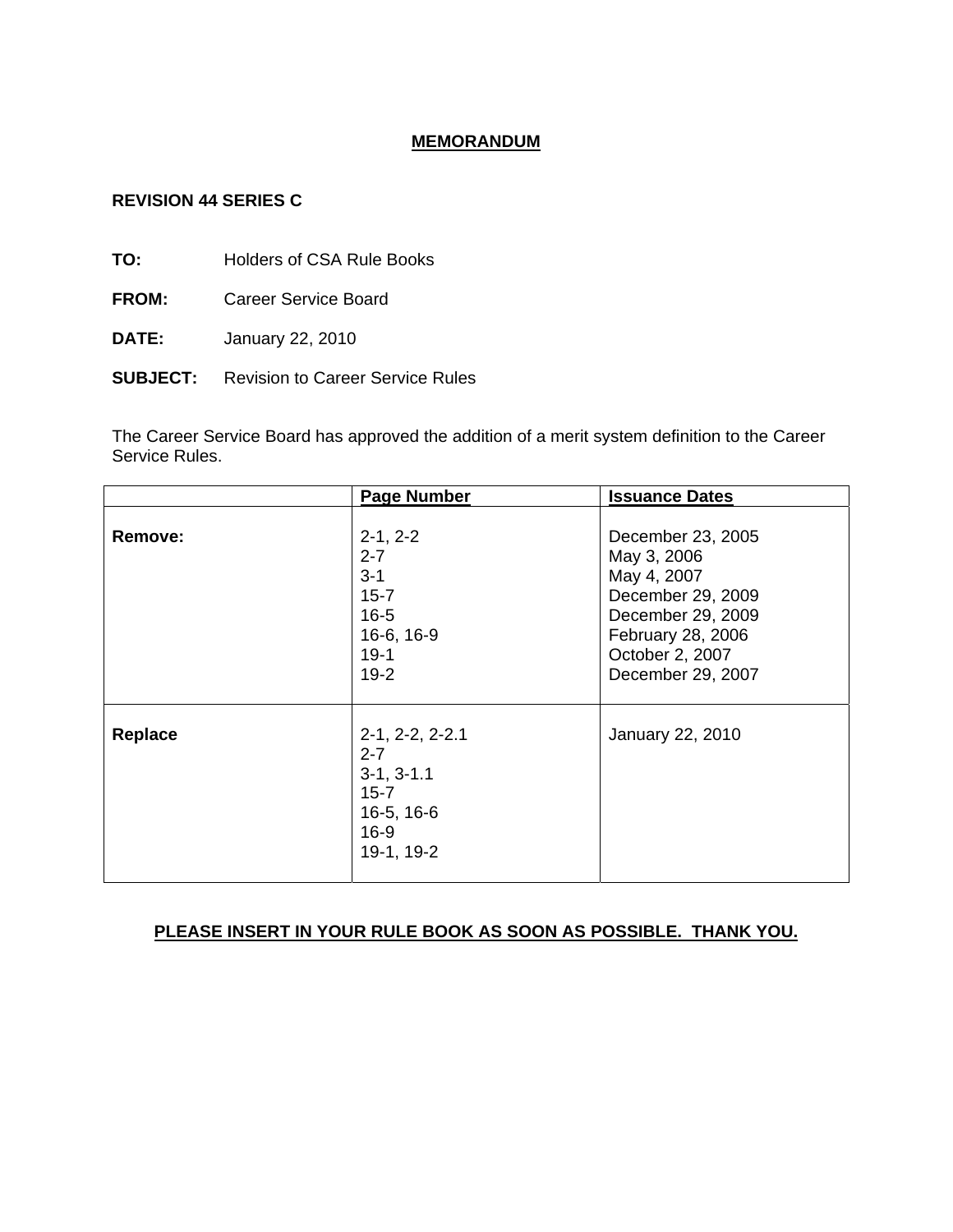## **RULE 2 CAREER SERVICE AUTHORITY**

(Effective December 23, 2005; Rules Revision Memo 1C)

#### Purpose statement:

The purpose of this rule is to establish how the Career Service Board ("Board") will carry out its duties provided for under the authority of the City Charter and the Denver Revised Municipal Code.

### Section 2-10 Career Service Board

## 2-11 Officers and Duties

- A. Duties and Organization of the Board:
	- 1. The five-member Board shall foster and maintain a merit-based personnel system for the Career Service and shall be committed to equal employment opportunity in accordance with the City Charter and the Denver Revised Municipal Code. The Board shall carry out all other duties delegated by the Denver Revised Municipal Code or ordinance.
	- 2. The Board's primary functions are to oversee the Career Service Authority ("CSA"), oversee the Career Service Hearing Office, and serve as a quasi-judicial body to decide appeals of decisions of the Career Service Hearing Officers ("Hearing Officers").
	- 3 The Board shall have two Co-Chairpersons who shall be elected on an annual basis from the members of the Board.
- B. The Board is responsible for adopting, administering and enforcing rules necessary to foster and maintain this merit-based personnel system including, but not limited to rules providing:
	- 1. For the conduct of competitive examinations of competence (Rule 3 **SELECTION**);
	- 2. That appointments and promotions of employees in the Career Service shall be made on the basis of merit and ability (Rule 3 **SELECTION**);
	- 3. For probationary periods (Rule 5 **APPOINTMENTS AND STATUS**);
	- 4. For like pay for like work (Rule 7 **CLASSIFICATION**);
	- 5. For the payment of generally prevailing compensation and benefits to Career Service employees (Rule 8 **COMPENSATION**);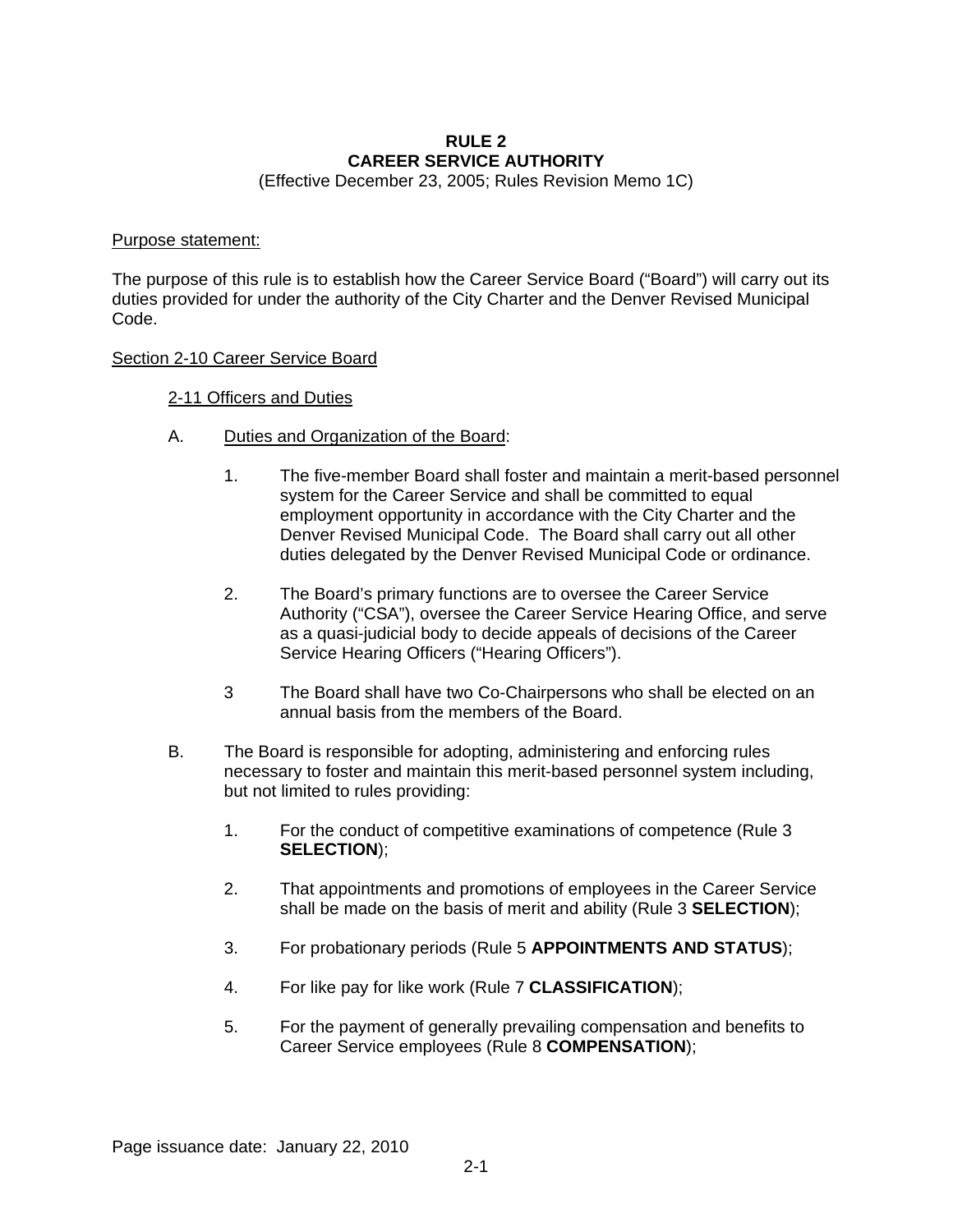- 6. For equal employment opportunity without regard to race, color, creed, religion, national origin, gender, sexual orientation, marital status, military status, age, disability, or political affiliation or any other status protected by federal, state or local laws (Rule 15 **CODE OF CONDUCT**);
- 7. That dismissals, suspensions or disciplinary demotions of nonprobationary employees in the Career Service shall be made only for cause, including the good of the service (Rule 16 **DISCIPLINE AND DISMISSAL**);
- 8. For grievance procedures (Rule 18 **DISPUTE RESOLUTION**); and
- 9. For appeals from actions of appointing authorities (Rule 19 **APPEALS**). (Revised effective January 22, 2010; Rules Revision Memo 44C)
- C. Duties of the Co-Chairpersons:
	- 1. One of the Co-Chairpersons shall preside at all meetings of the Board and each Co-Chairperson shall perform such other duties as may be assigned or delegated by the Board, but shall have no authority to act on behalf of the Board or in its name in any respect whatever except by special authorization of the Board. Such authorization shall be entered in the minutes of the Board meeting where such authorization was given.
	- 2. The Co-Chairpersons may vote on all questions before the Board.
	- 3. The Board shall designate, at its discretion, which Co-Chairperson shall have primary responsibility for presiding at Board meetings. In the absence of the Co-Chairperson assigned to preside, the other Co-Chairperson shall preside.
	- 4. If neither Co-Chairperson is present, the remaining members of the Board shall designate a Chairperson pro tem.
- D. Minutes and Record-Keeping:
	- 1. The minutes of all meetings of the Board, and all correspondence, documents and files relating to the business of the Board shall be kept in accordance with applicable state and local records retention requirements.
	- 2. The Career Service Personnel Director ("Personnel Director") shall be the official custodian of all such correspondence, documents and files.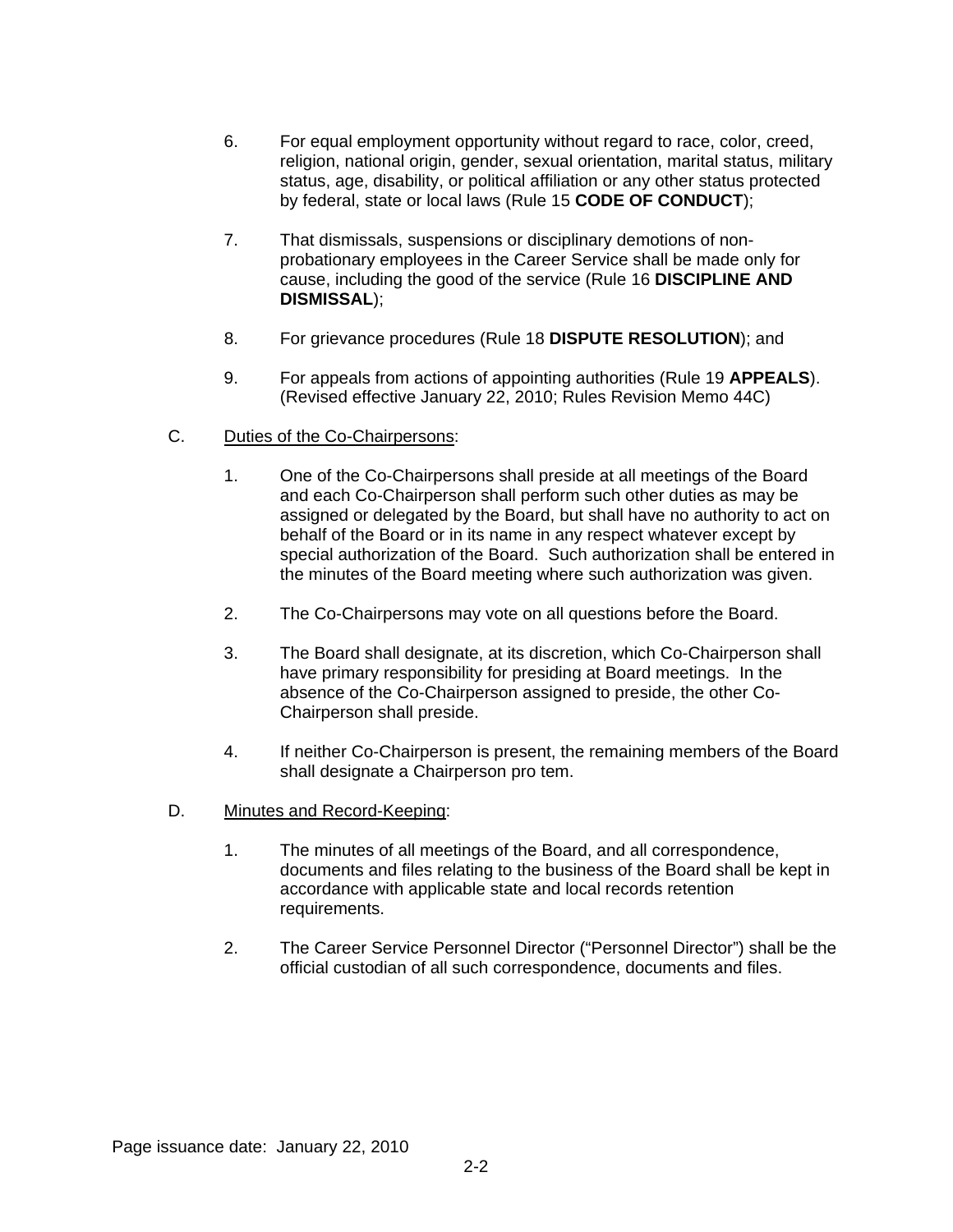## E. Appointments:

The Board is responsible for appointing and overseeing the Personnel Director, Hearing Officers, and other appointees as allowed by the City Charter and Denver Revised Municipal Code.

## 2-12 Meetings

## A. Quorum

Three members shall constitute a quorum at any meeting of the Board, provided, that no action or order of the Board shall be valid unless concurred in by at least three members of the Board.

## B. Meetings:

- 1. The Board shall meet on the first and third Thursdays of the month, or as deemed necessary by the Board.
- 2. In addition, the Personnel Director may call special meetings of the Board when directed to do so by a Co-Chairperson or by two or more members of the Board or when the Personnel Director deems it necessary.
- 3. All meetings shall be public in accordance with the open meetings requirements of the Denver Revised Municipal Code, unless an executive session or private meeting is otherwise authorized.

## C. Notice:

- 1. Advance notice of all public meetings of the Board shall be given in accordance with the open meetings requirements of the Denver Revised Municipal Code. Such notice shall be posted at least forty-eight (48) hours in advance of such meetings.
- 2. Such notice shall be posted in the public area of the CSA and on a bulletin board provided for such notices on the first floor of the City and County Building.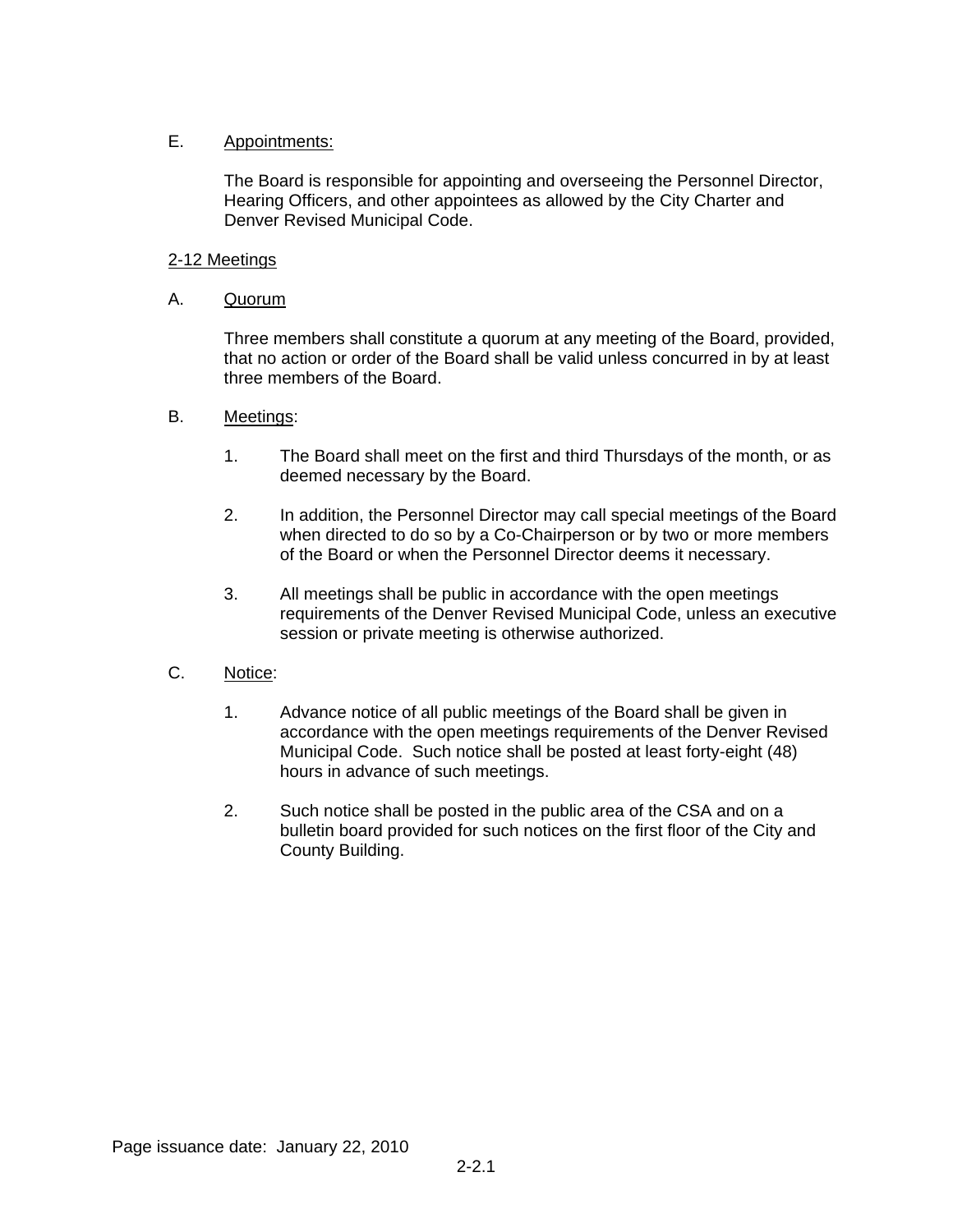## Section 2-40 Personnel Director

### A. Powers and Duties

The Personnel Director shall serve at the pleasure of the Board, report directly to the Board, and perform all duties and responsibilities as directed by the Board, including those contained in the Rules, and as delegated by the Denver Revised Municipal Code. In addition, the Personnel Director's powers and duties are:

- 1. To interpret and enforce the Rules adopted by the Board in such a manner as to promote and maintain the principles of a merit-based personnel system and the just, speedy and effective resolution of disputes (Revised effective January 22, 2010; Rules Revision Memo 44C);
- 2. To prepare and hold examinations, pass upon qualifications of applicants, establish eligible lists and certify eligible applicants to appointing authorities to fill vacancies;
- 3. To establish and maintain a roster of all Career Service employees;
- 4. To establish and maintain such records, forms and procedures as necessary to control personnel transactions;
- 5. To consider suggestions from appointing authorities, the public, and employees or their representatives, pertaining to any phase of the personnel program;
- 6. To delegate to a designee such duties as, in his/her opinion are appropriate, unless otherwise specifically provided in these rules;
- 7. To administer the Tuition Refund Program in accordance with the Denver Revised Municipal Code; and
- 8. To perform such other duties as may be necessary to foster and maintain a merit-based personnel system for the Career Service, further equal employment opportunity, or otherwise ensure the efficient operation of CSA.

#### B. Normal Working Hours

The Personnel Director shall keep the office of CSA open for business from 8:00 a.m. to 5:00 p.m. Monday through Friday of each week, holidays excepted, unless good cause warrants a temporary or permanent change.

#### C. Acting Personnel Director:

- 1. When the Personnel Director is going to be absent for sixty (60) days or less, the Personnel Director shall designate a suitable and competent person as acting Personnel Director, unless the Board elects to designate one instead.
- 2. If the absence is going to be more than sixty (60) days, the Board shall designate an acting Personnel Director.

Page issuance date: January 22, 2010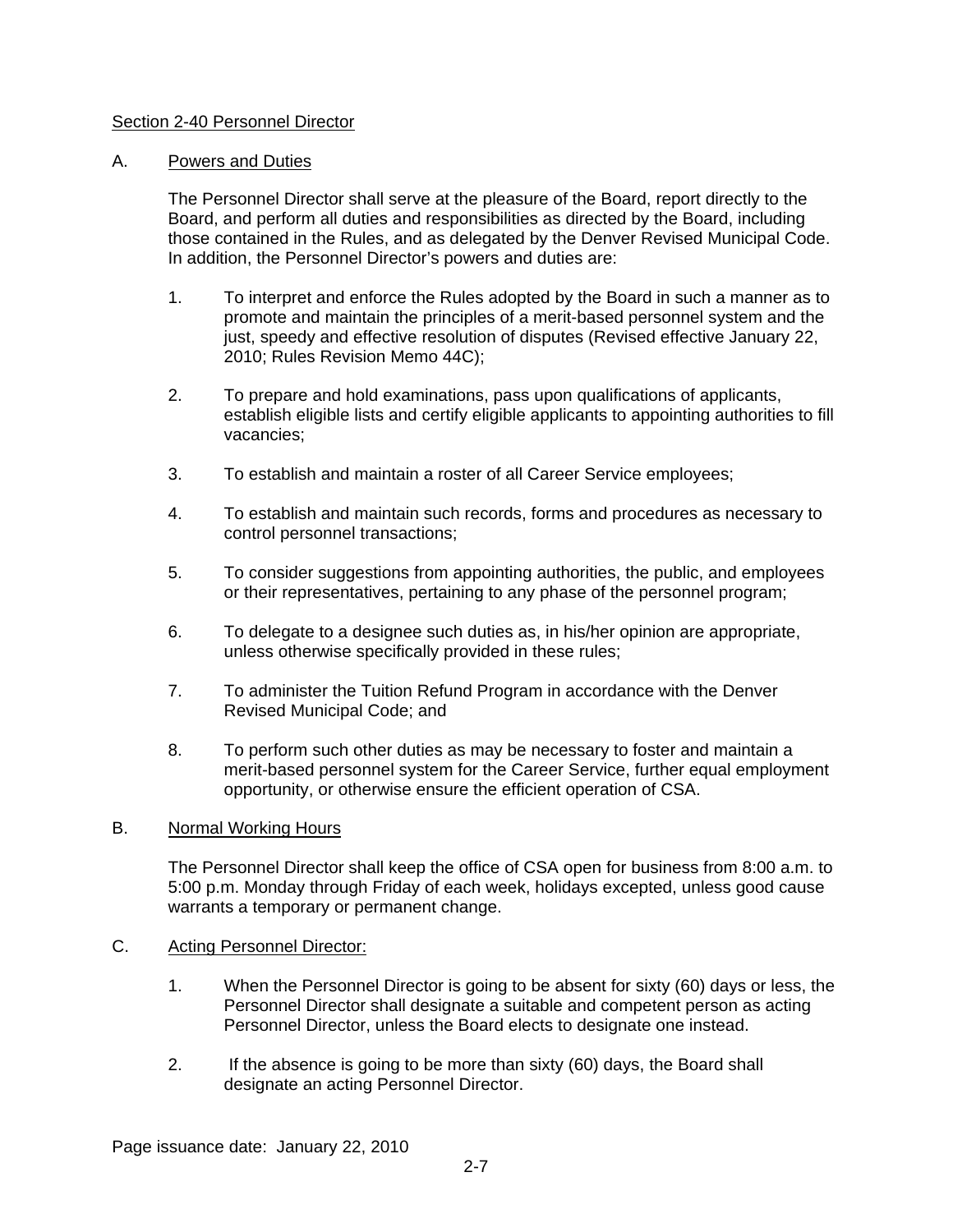#### **RULE 3 SELECTION**  (Effective May 4, 2007; Rules Revision Memo 18C)

#### Purpose statement:

The Career Service Authority ("CSA") administers a merit-based personnel system in which appointments and promotions of employees are made on the basis of merit and ability. Further, applicants and employees are entitled to equal employment opportunity without regard to race, color, creed, religion, national origin, gender, sexual orientation, marital status, military status, age, disability, or political affiliation or any other status protected by federal, state or local laws. The purpose of the CSA selection process is to provide City departments and agencies with the best qualified employees, in accordance with the principles set forth in the City charter (See Appendix), by publicizing job opportunities, examining applicants, identifying those with the greatest merit and providing their names to the various departments and agencies for hire or promotion. (Revised effective January 22, 2010; Rules Revision Memo 44C)

#### Section 3-5 Definitions

- A. Certification: The act of providing an appointing authority with one or more lists of candidates eligible to be hired into a particular vacancy.
- B. Demotion: An appointment of an employee to a position in a classification in which the entry rate of the pay grade of the new classification is lower than the entry rate of the classification previously held.
- C. Eligible candidate: An applicant for a vacant position who meets the criteria required for placement on a list.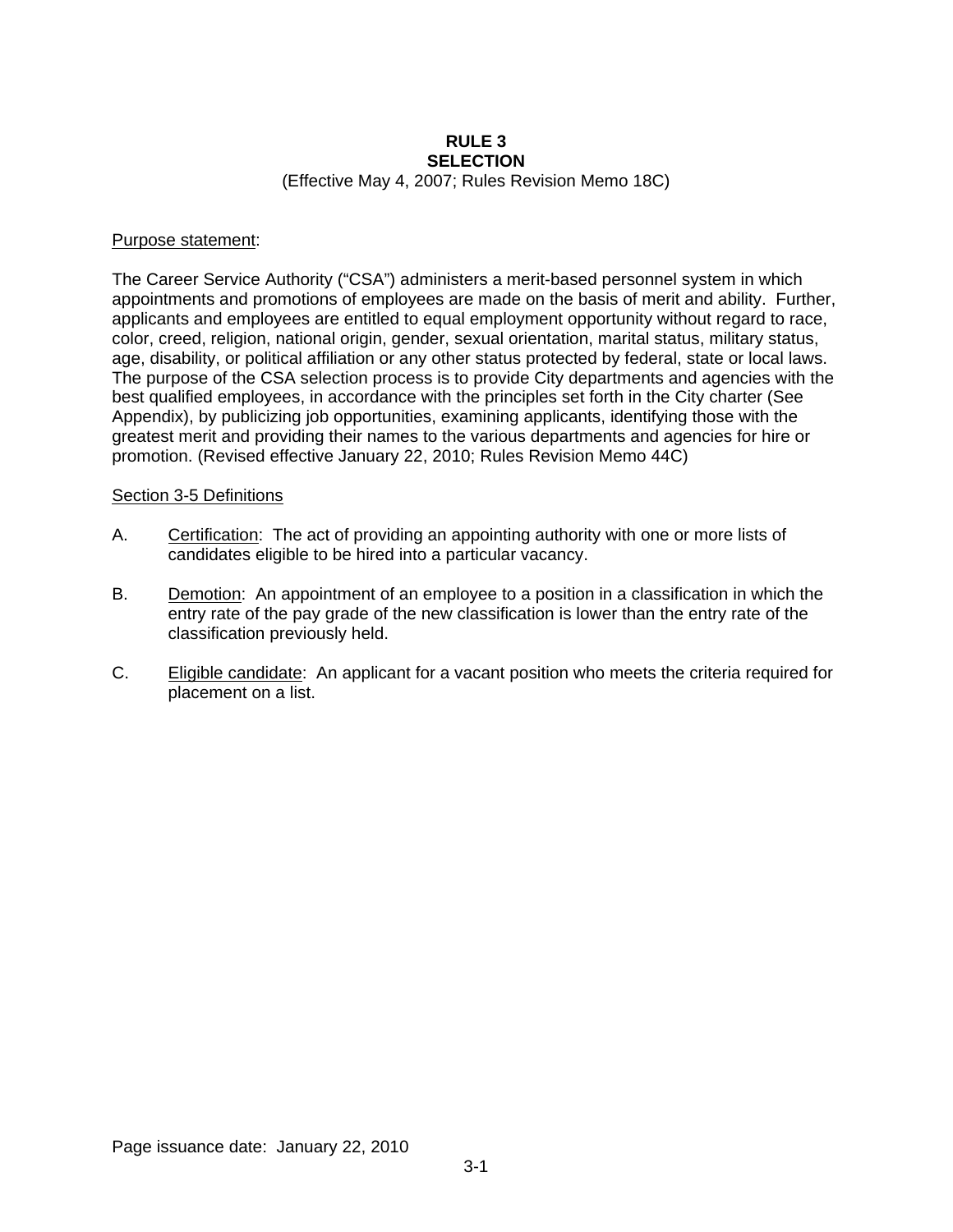- D. Examination: The Career Service Board is authorized to adopt, administer and enforce rules concerning competitive examinations of competence by the City Charter (See Appendix). The CSA may give one or all of the following kinds of examinations:
	- 1. Evaluation of experience and education;
	- 2. Written;
	- 3. Skill-based;
	- 4. Assessment interview; or
	- 5. Any other appropriate measures.
- E. Promotion: An appointment of an employee to a position in a classification in which the entry rate of the pay range for the new classification is higher than the entry rate of the pay range for the employee's current classification.
- F. Recruitment: The process by which CSA solicits individuals to apply for positions within the Career Service.
- G. Re-employment: An appointment of a former employee to a position in the classification in which the employee was previously employed within the preceding five (5) years, or to a successor classification; or to any classification for which the employee is qualified, with the same entry rate or a lower entry rate as the former classification, subject to the following conditions: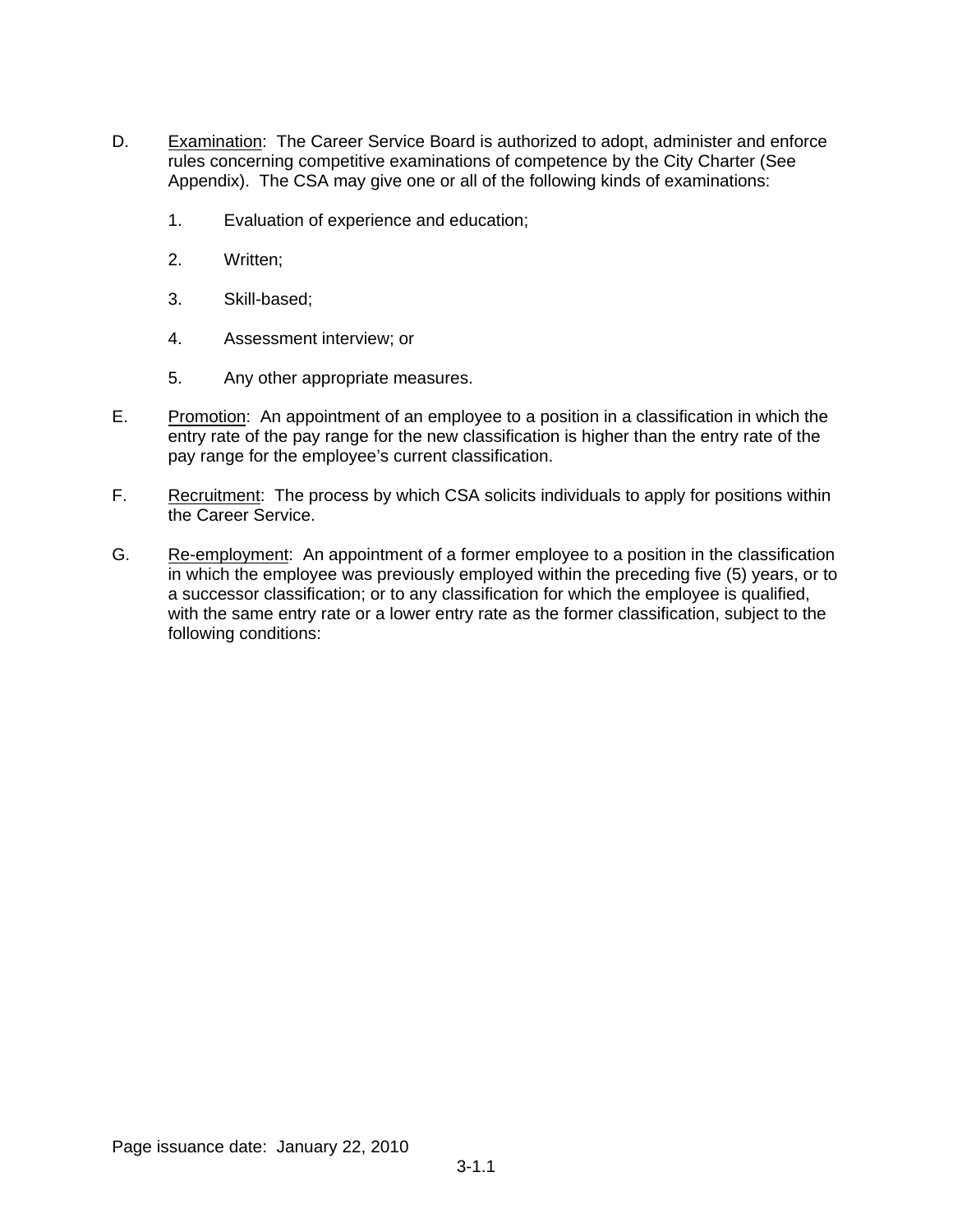### 15-93 Representation

The representative of an employee, including officers and business agents of unions or other associations to which an employee belongs, shall be given the same rights to speak on behalf of the employee during any type of meeting with the employee's supervisor or manager as would be given the employee.

### 15-94 Counseling Employees During Working Hours

A representative of an employee organization may visit an employee during working hours if the representative obtains the permission of the employee's immediate supervisor and such visitation does not interfere with the work of the agency.

### 15-95 Designation of Representative

- A. Employees shall identify, in writing, agents to represent them in presenting a grievance or appeal.
- B. No employee may be compelled to act as the representative of another employee.

## 15-96 Representing Employees During Working Hours

If the representative is also a City employee, he or she shall be allowed to take up to a maximum of four (4) hours of approved administrative leave per pay period and use any accrued paid time off, vacation leave or compensatory time, or to take leave without pay to represent employees. Such leave shall not adversely impact the agency or department and must be approved in advance. (Revised effective January 1, 2010; Rules Revision Memo 42 C)

## Section 15-100 Harassment and/or Discrimination

15-101 Policy (Revised effective January 22, 2010; Rules Revision Memo 44C)

It is the policy of the Career Service Board ("Board") that all employees have a right to work in an environment free of discrimination and unlawful harassment. The City maintains a strict policy prohibiting discrimination, sexual harassment and harassment because of race, color, creed, religion, national origin, gender, sexual orientation, marital status, military status, age, disability, or political affiliation, or any other status protected by federal, state, or local laws. All such harassment or discrimination is unlawful. The Board's anti-harassment policy applies to all persons involved in the operation of the City and prohibits unlawful harassment or discrimination by any employee of the City, including supervisors and co-workers. Unlawful harassment in any form, including verbal, physical, and visual conduct, threats, demands, and retaliation is prohibited.

15-102 Types of Harassment (Revised effective January 22, 2010; Rules Revision Memo 44C)

Unlawful harassment because of race, color, creed, religion, national origin, gender, sexual orientation, marital status, military status, age, disability, or political affiliation, or any other status protected by federal, state, or local laws,

Page issuance date: January 22, 2010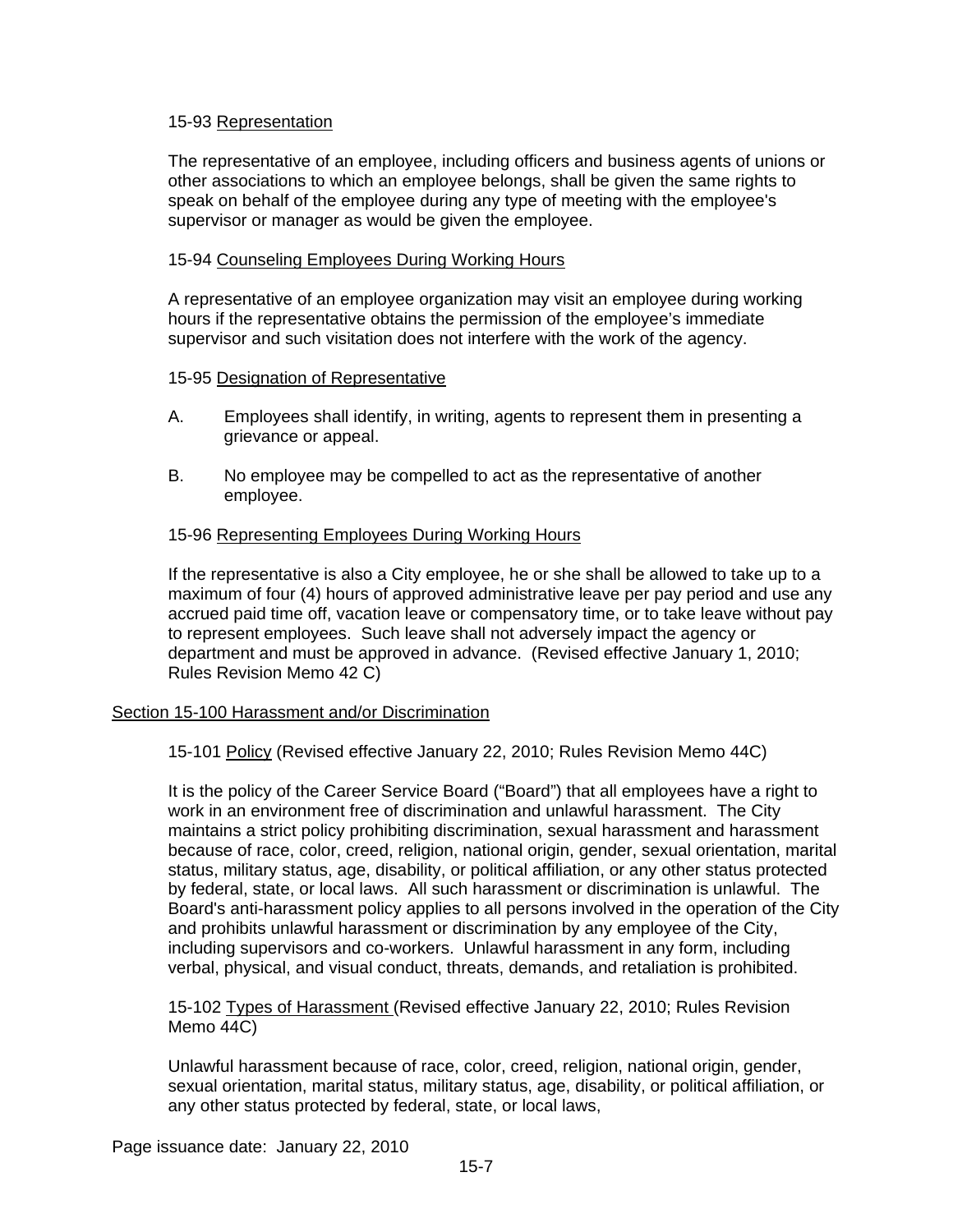- N. 1. Intimidation or retaliation against an individual who has been identified as a witness, party, or representative of any party to any hearing or investigation relating to any disciplinary procedure, or any violation of a city, state, or federal rule, regulation or law, or against an employee who has used the dispute resolution process in good faith.
	- 2. A determination by the Career Service Board or Hearing Officer that the employee has violated the City's "Whistleblower Protection" ordinance. (Revised effective October 2, 2007; Rules Revision Memo 22C)
- O. Failure to maintain satisfactory working relationships with co-workers, other City employees, or the public.
- P. Conviction of or being charged with a crime. Prior to imposing discipline under this subsection, the department or agency shall follow the guidelines contained in subsection 16-61.
- Q. Failure to report charges or convictions of crimes as required by Rule 15 **CODE OF CONDUCT**. (Revised effective June 12, 2006; Rules Revision Memo 10C)
- R. Discrimination or harassment of any employee or officer of the City because of race, color, creed, religion, national origin, gender, sexual orientation, marital status, military status, age, disability, or political affiliation, or any other status protected by federal, state, or local laws. This includes making derogatory statements based on race, color, creed, religion, national origin, gender, sexual orientation, marital status, military status, age, disability, or political affiliation, or any other status protected by federal, state, or local laws. Discipline for this prohibited conduct does not have to rise to the level of a violation of any relevant state or federal law before an employee may be disciplined and the imposition of such discipline does not constitute an admission that the City violated any law. (Revised effective January 22, 2010; Rules Revision Memo 44C)
- S. Unauthorized absence from work; or abuse of paid time off, sick leave or other types of leave; or violation of any rules relating to any forms of leave defined in Rule 10 **PAID LEAVE** or Rule 11 **UNPAID AND EXTENDED LEAVE**. (Revised effective January 1, 2010; Rules Revision Memo 42C)
- T. Reporting to work after the scheduled start time of the shift.
- U. Unauthorized performance of work by non-exempt employees outside of the established work schedule.
- V. Failure to use safety devices or failure to observe safety regulations which: results in injury to self or others; jeopardizes the safety of self or others; or results in damage or destruction of City property.
- W. Engaging in a strike, sabotage, or work slowdown.
- X. Divulging confidential or otherwise sensitive information to unauthorized individuals.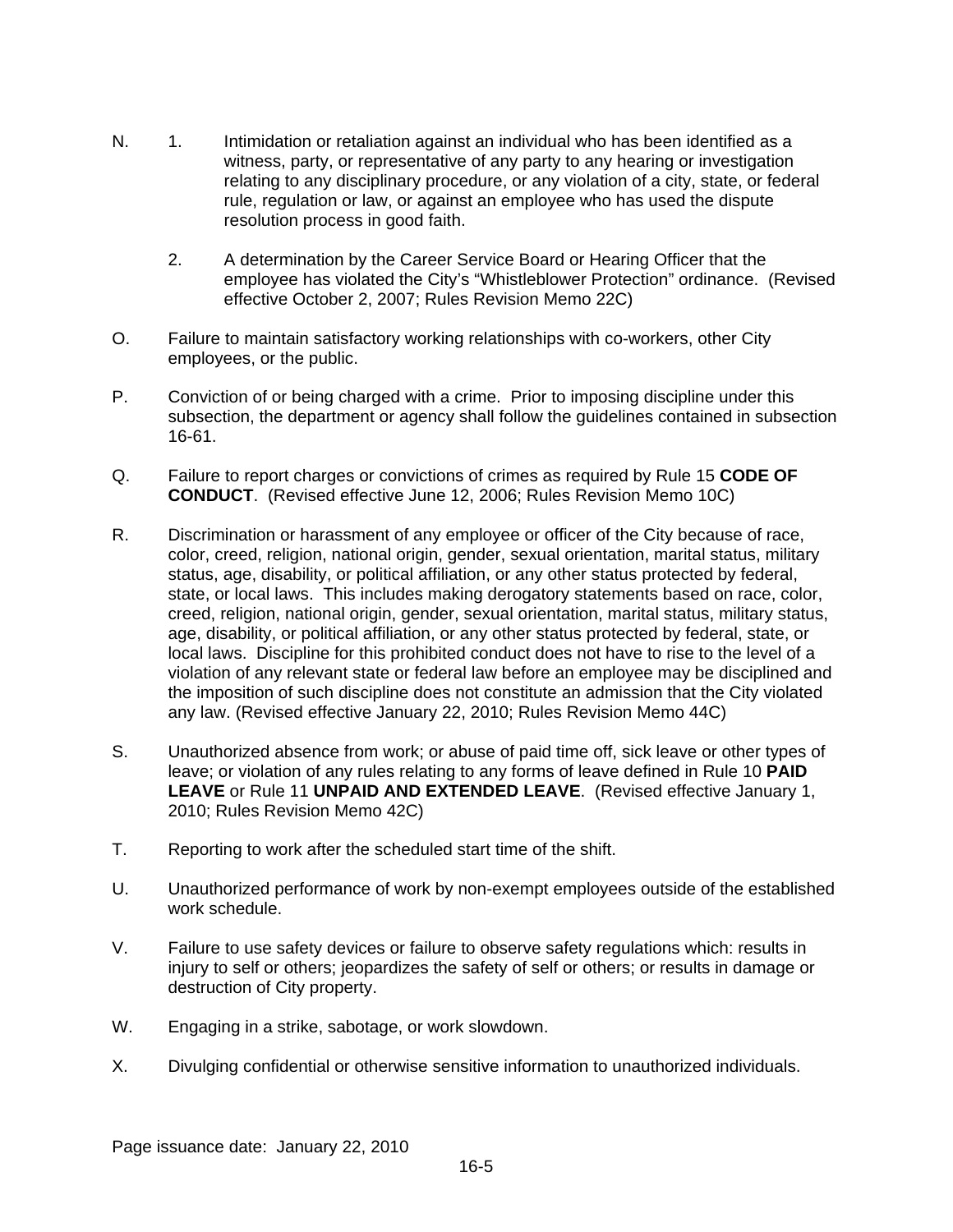- Y. Conduct which violates the Rules, the City Charter, the Denver Revised Municipal Code, Executive orders, or any other applicable legal authority.
- Z. Conduct prejudicial to the good order and effectiveness of the department or agency, or conduct that brings disrepute on or compromises the integrity of the City.

16-61 Contemplating or Imposing Discipline on an Employee Convicted of or Charged with a Crime.

Upon notification that an employee has been charged with or convicted of a crime, the appointing authority shall follow the guidelines described below:

- A. If an employee has been charged with a crime, before imposing discipline, the department or agency must determine there is a preponderance of evidence demonstrating that the employee engaged in the conduct which forms the factual basis for the crime with which the employee is charged. The department or agency must also consider: the nature and type of the conduct which supports the charge; the nature of the position the employee holds in the City and the relationship of the position to the facts underlying the charge; and the impact of the facts on the employee's ability to perform the position.
- B. If an employee has been convicted of a crime, before imposing discipline, the department or agency must consider: the nature and type of crime for which the person has been convicted; the facts underlying the crime; the nature of the position the employee holds in the City and the relationship of the position to the crime; the impact of the facts on the employee's ability to perform the position; and any evidence of rehabilitation.
- C. Conviction of a crime or the facts underlying a charged crime may be grounds for any form of discipline outlined in this Rule 16, up to and including dismissal, when the conviction or facts underlying the charged crime renders the employee unfit to perform their job, brings disrepute upon the City or compromises the integrity of the City.
- D. If the department or agency, after considering these factors, believes that discipline is appropriate, it shall proceed with the pre-disciplinary procedures contained in this Rule 16.

#### Section 16-70 Disciplinary procedures

Appointing authorities may designate agents to act for them in imposing discipline under this Rule 16.

## 16-71 Verbal reprimand

Verbal reprimands must be accompanied by a notation in the supervisor's file and the agency's file on the employee. The employee shall be notified that a verbal reprimand is being documented in their file.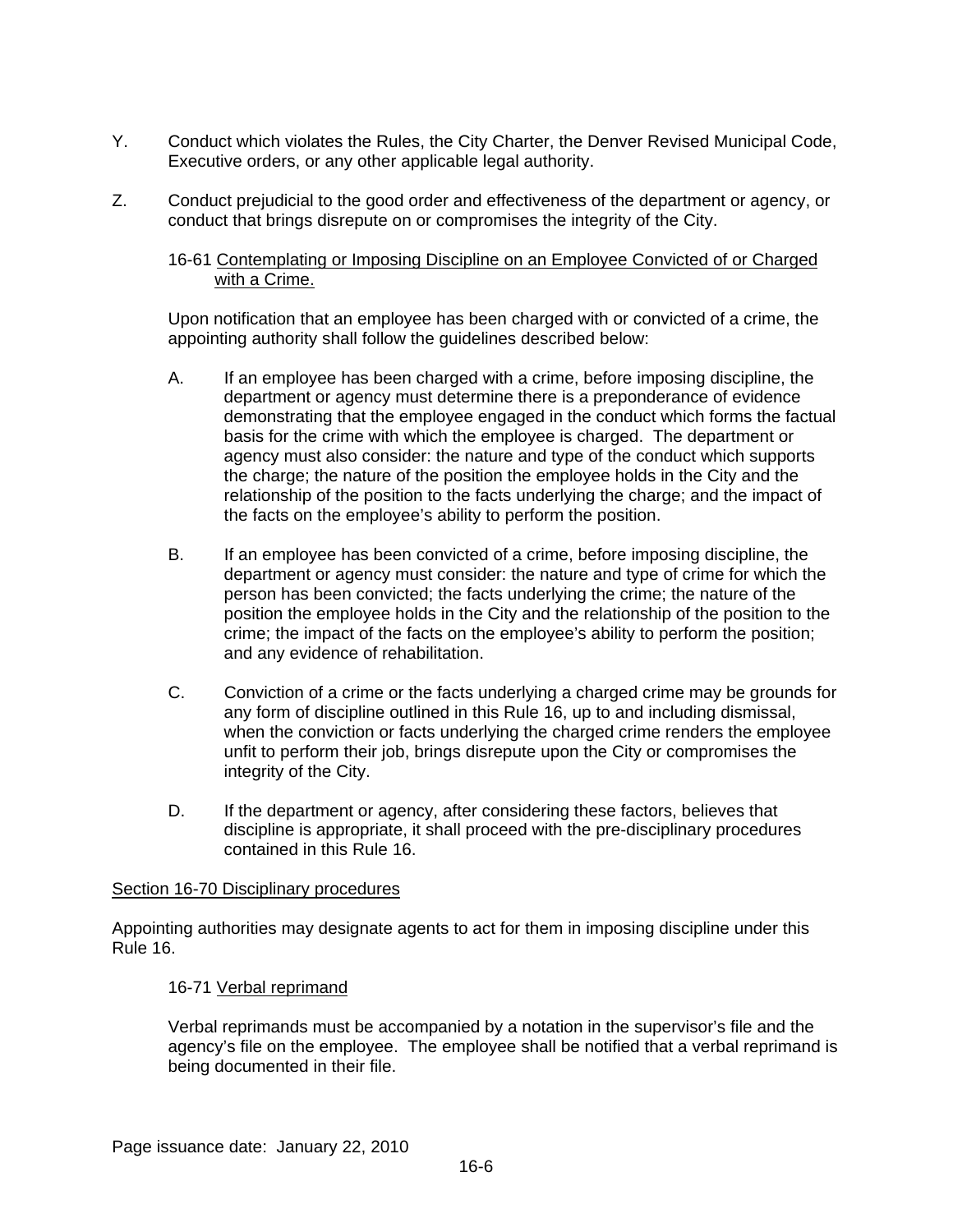## 16-75 Procedure for Dismissal

- A. Dismissal of employees during employment probation: During the probationary period following employment or re-employment appointment, dismissal by the appointing authority shall be final. However, such action may be appealed only on the grounds of alleged discrimination because of race, color, creed, religion, national origin, gender, sexual orientation, marital status, military status, age, disability, or political affiliation, or any other status protected by federal, state or local laws, in accordance with Rule 19 **APPEALS**. The employee shall be given written notice of dismissal. (Revised effective January 22, 2010; Rules Revision Memo 44C)
- B. Employees dismissed after employment probation: The appointing authority shall give the employee written notice of dismissal on or before the effective date, unless the dismissal is immediate.
- C. Dismissed employees are not eligible for future employment in the Career Service for a minimum of five years following such dismissal. The Personnel Director shall establish procedures governing how dismissed employees may be placed on eligible lists after the five years have elapsed.
- D. Current address: It is the responsibility of each Career Service employee to assure that official personnel records of the City reflect the employee' s current mailing address, current residence address and telephone number at all times.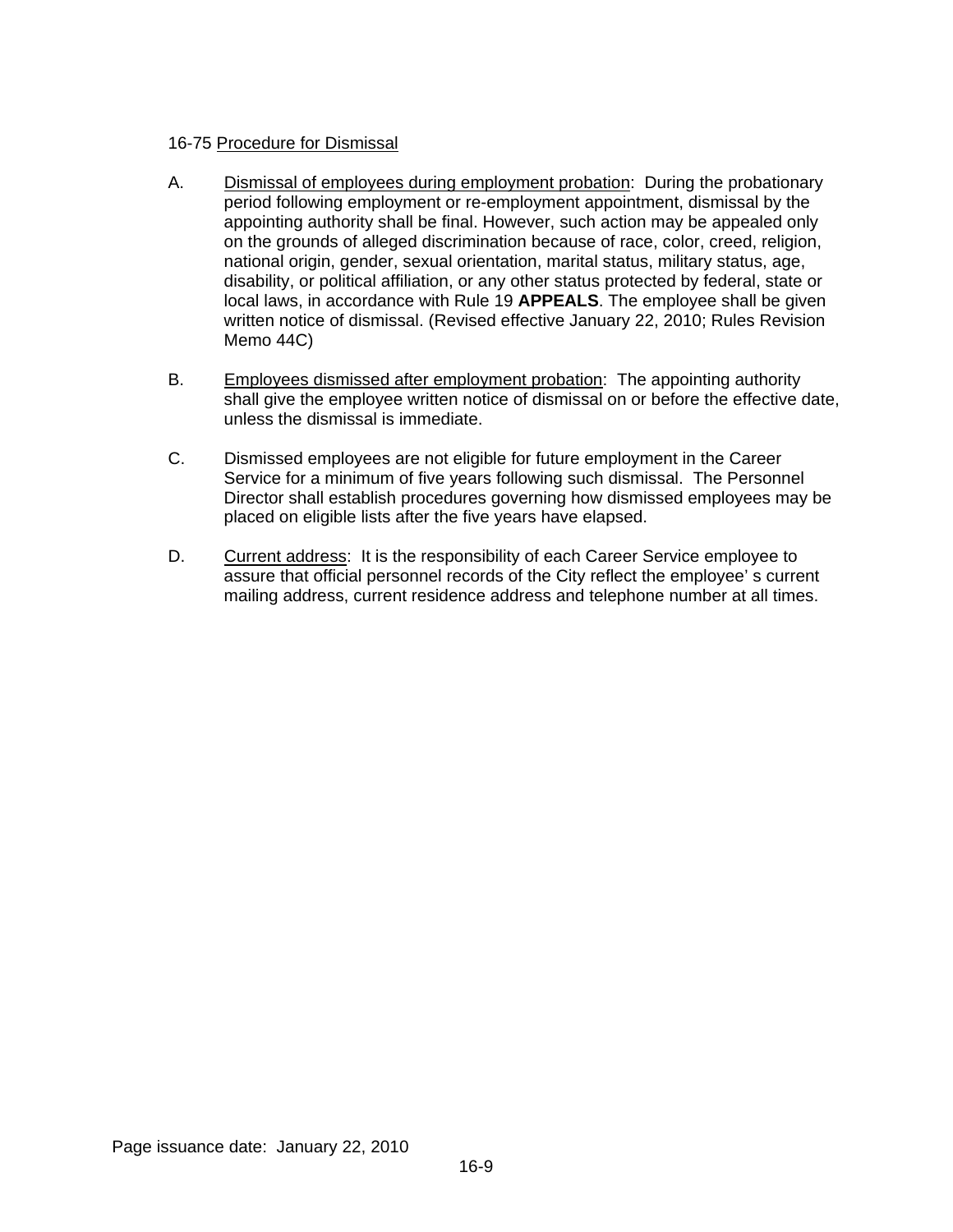#### **RULE 19 APPEALS**

(Effective January 1, 2006; Rules Revision Memo 3C)

### Purpose Statement

The purpose of this rule is to describe the authority of and procedure for appeals before the Career Service Hearing Office ("Hearing Office") and the Career Service Board ("Board").

Section 19-10 Actions Subject to Appeal (Revised effective October 2, 2007; Rules Revision Memo 22C)

- A. An employee who holds career status may appeal the following:
	- 1. Direct Appeals: An employee or former employee must file an appeal directly with the Hearing Office in order to challenge the following action(s) of an appointing authority:
		- a. Dismissal;
		- b. Suspension or temporary reduction in pay;
		- c. Involuntary demotion with an attendant loss of pay;
		- d. Disqualification;
		- e. Layoff; or
		- f. A retaliatory adverse employment action, as defined by the City's "Whistleblower Protection" ordinance (attached as an appendix).

It is not necessary that a complaint be filed or an investigation be conducted prior to the filing of a direct appeal where it is alleged that the action being appealed involved discrimination, harassment or retaliation, or violation of the City's "Whistleblower Protection" ordinance.

- 2. Appeal of Complaint or Grievance: An employee may file an appeal following a formal complaint or grievance only as described below:
	- a. Discrimination, Harassment or Retaliation: Any action, that is not subject to a direct appeal, of any supervisor/manager or employee resulting in alleged discrimination, harassment or retaliation because of race, color, creed, religion, national origin, gender, sexual orientation, marital status, military status, age, disability, or political affiliation, or any other status protected by federal, state or local laws may be appealed if, after filing a formal complaint as required by Rule 15 **CODE OF CONDUCT**, the disposition of such complaint has not resulted in stopping or otherwise addressing the alleged discrimination, harassment or retaliation. (Revised effective January 22, 2010; Rules Revision Memo 44C)

Page issuance date: January 22, 2010